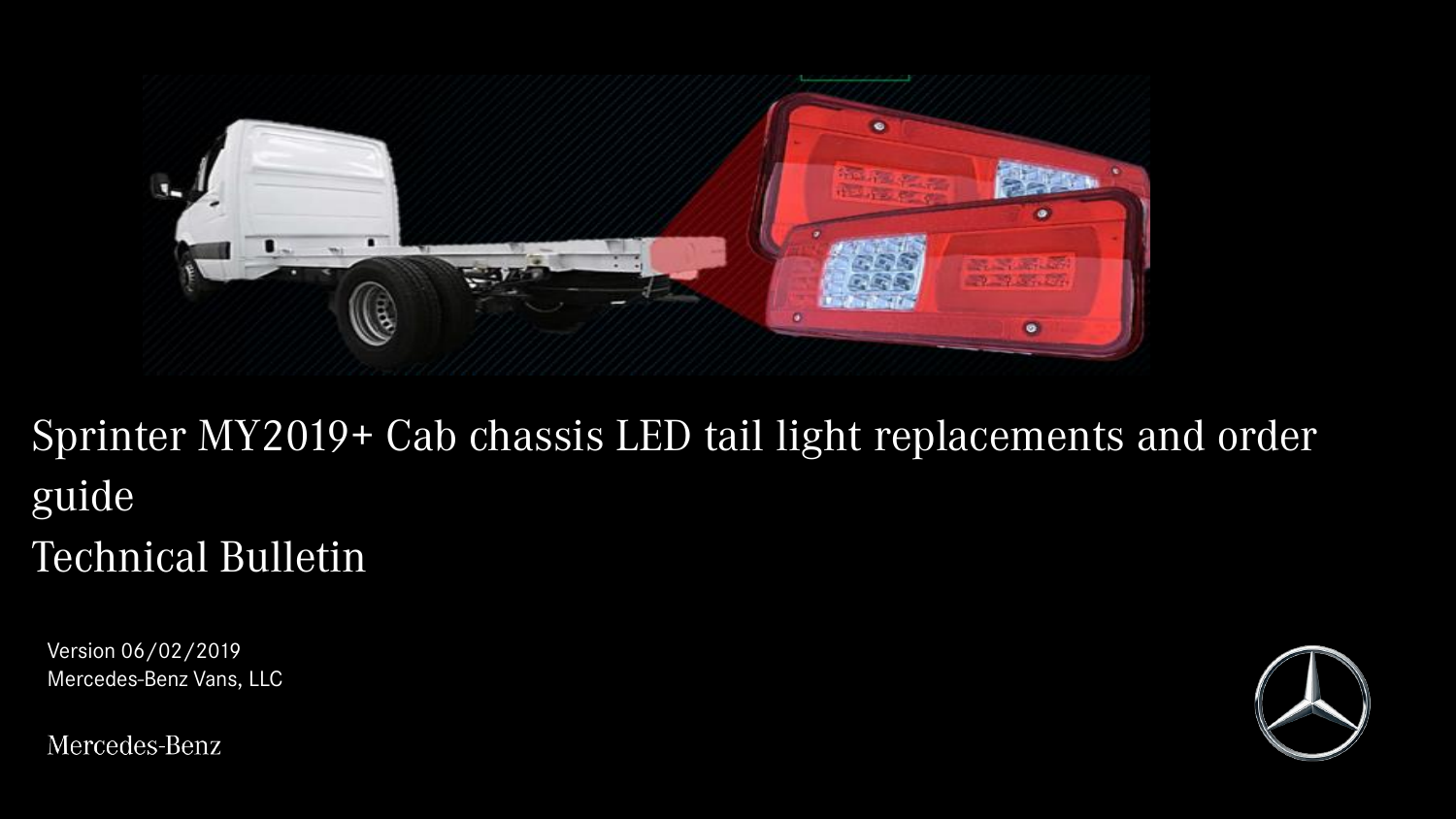Mercedes-Benz USA, LLC does not warrant the accuracy of the information contained in this bulletin and reserves the right to modify or append this bulletin without prior notification. Mercedes-Benz disclaims all liability associated with the provision of this bulletin.

This bulletin is not intended to serve as a work instruction, but merely to provide some helpful information for upfitters to take into consideration before retrofitting or modifying a Mercedes-Benz or Freightliner Sprinter.

Prior to making any modification to or installing any equipment in or on a Mercedes-Benz or Freightliner Sprinter, you should review and insure compliance with all applicable laws and regulations, consult with Upfitter Management Vans for additional and updated information, and read the Body & Equipment Guidelines (BEG) for Sprinter Model Series 907.

### Upfitter Management Vans Contacts:

For information or upfitter inquiries please submit a request via our website: [www.upfitterportal.com](http://www.upfitterportalcom/)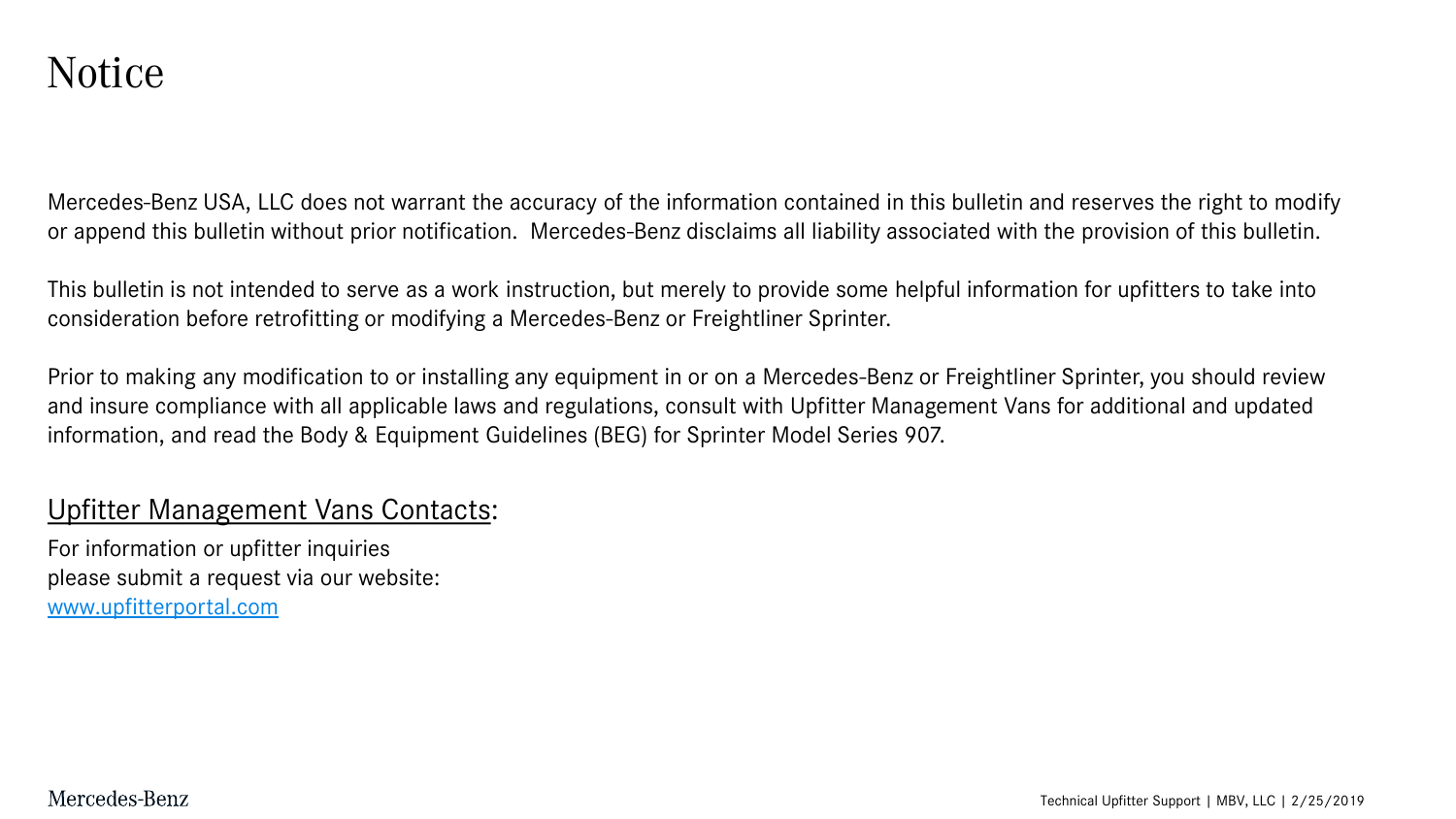# Sprinter MY2019 (VS30) taillight

#### **Objective**

- 1. To avoid failure messages in the instrument cluster, it is crucial to connect aftermarket taillights in the correct way
- 2. Give the advice for what is the correct code need to be order to get what customer need in taillight in cab chassis ( Page 4 )

#### **Main taillights:**

Please make sure to connect your lights using adaptor that has the same pinning assignment as shown in table below. If the light pinning assignment does not match or not securely connected, then you will find error in the instrument cluster.

- Please do not connect the taillights via PSM or E2A as this method will keep the vehicle system from detecting any existing failure and therefor cannot warn the driver.

- Two available options for the Upfitters:
	- LED taillights: Please order option code L91 (Re-wiring for taillights w/o the light itself)
	- Bulb taillights: Please order option code L90 (Pre-wiring for taillights w/o the light itself)

#### Note :

- 1. Code L90 and L91 have open wide range of the current limit Open circuit error will set when current < 20 mA and short circuit if current >2.6 A
- 2. For VANs ordered before Jun 2019, you will have to:
	- In case if you do not have access to retrofit activities in Xentry please contact dealership to add this code L90 or L91 and do SCN coding for body controller afterwards
	- In case if you have a permission access to use retrofit activities in Xentry please add code L90 or L91 and do SCN coding for body controller afterwards
	- Make sure to remove L22 if is in the car if you will plan to add L90 or L91

Additional lights: Only the additional lights have to be connected via PSM or the E2A interface and will not be tracked for bulb-out-detection Pin assignment In circle connector for adaptor purpose





#### Error in cluster if wrong pining assignment

#### Tail Lamp PIN connector for cab chassis MY19

**RN** 



### Mercedes-Benz